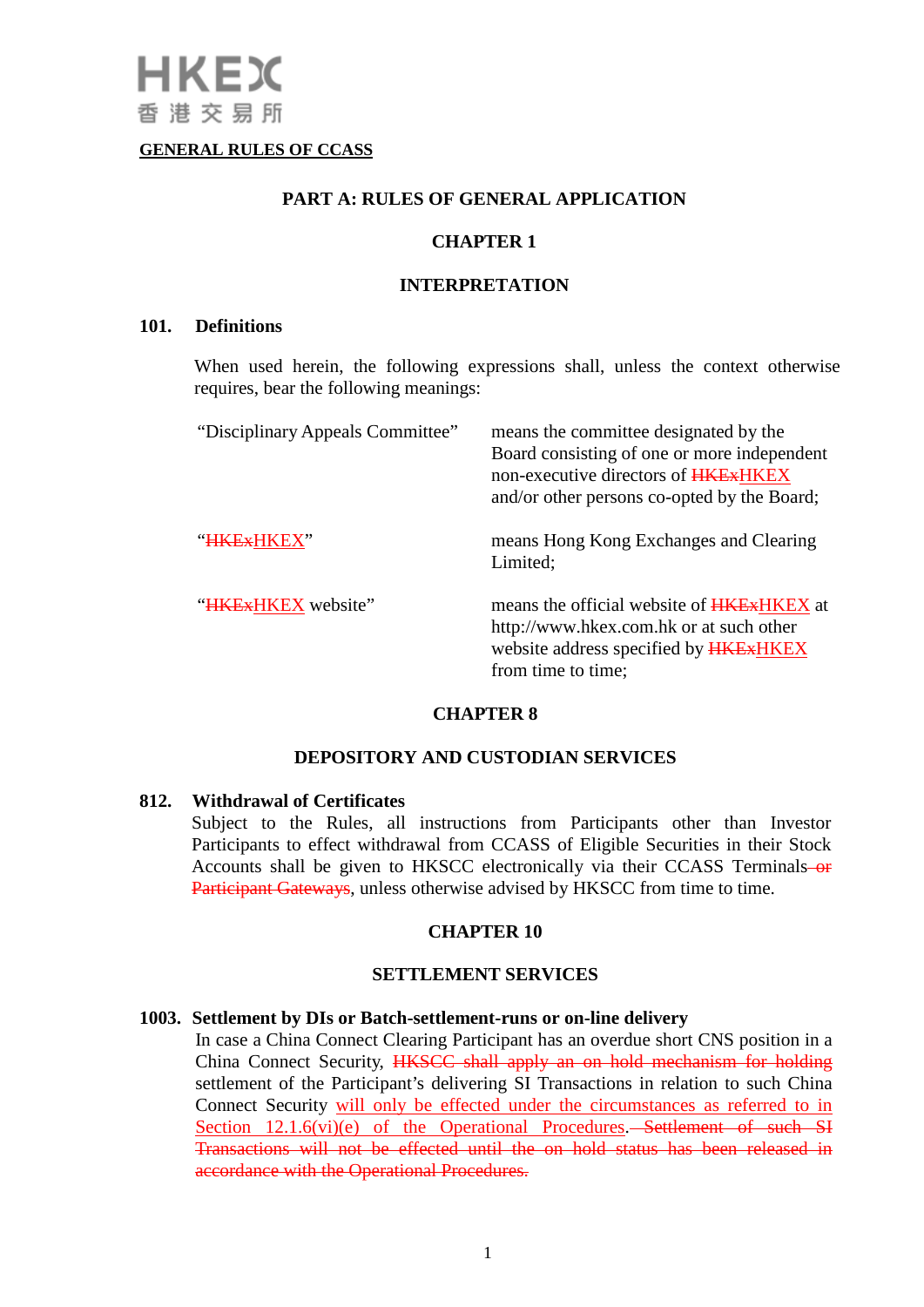

## **CHAPTER 11**

#### **NOMINEE SERVICES**

#### **1101. Scope and extent of nominee and similar services**

HKSCC shall transmit to Participants other than Investor Participants via CCASS Terminals and Participant Gateways notices of any actions, transactions or other matters affecting Eligible Securities including those that provide for action to be taken by Participants. Investor Participants will be informed of any actions, transactions or other matters affecting Eligible Securities including those that provide for action to be taken by Participants and SSA Statement Recipients will be informed of any actions affecting Eligible Securities in SSA with Statement Service that are to be voted upon. HKSCC will inform the Investor Participants and SSA Statement Recipients through the activity statement and/or the CCASS Phone System and/or the CCASS Internet System. HKSCC shall not be precluded from using other means of communication to advise Participants and SSA Statement Recipients of any such actions, transactions or matters.

### **1105. Time limit for instructions etc.**

In respect of any actions, transactions or other matters affecting an Eligible Security, HKSCC may assign a time-limit by which instructions, payments and/or other actions required to be taken in relation thereto by Participants (including persons acting with the authority of or on behalf of or for the account of the Participants) must be received by HKSCC. HKSCC may assign a latest time for (a) the giving of Electronic Application Instructions for New Issue Shares by Participants, which shall not be later than the latest time for lodging of application forms as described in the Prospectus or confirmation forms as described in the Prospectus as supplemented and amended, as the case may be, and (b) the giving of Tender Instructions, which shall not be later than (in the case of Exchange Fund Notes and Specified Instruments) two Business Days before the latest time for making the relevant tender or (in the case of Government Bonds and CMU Instruments) the latest time for application on the closing date of the subscription period. Save for the giving of Electronic Application Instructions for New Issue Shares, Investor Participants will normally be subject to a different time-limit for giving of instructions to HKSCC. Instructions from Participants with respect to any actions, transactions or other matters affecting Eligible Securities, Electronic Application Instructions for New Issue Shares and Tender Instructions shall be given to HKSCC electronically via CCASS Terminals-or Participant Gateways, where applicable, unless otherwise prescribed by HKSCC from time to time. Investor Participants are required to input instructions to HKSCC via the CCASS Phone System or at the Customer Service Centre or the CCASS Internet System or by such other means as considered by HKSCC in its absolute discretion to be appropriate in the circumstances. SSA Statement Recipients are required to input voting instructions to HKSCC via the CCASS Phone System or the CCASS Internet System or by such other means as considered by HKSCC in its absolute discretion to be appropriate in the circumstances.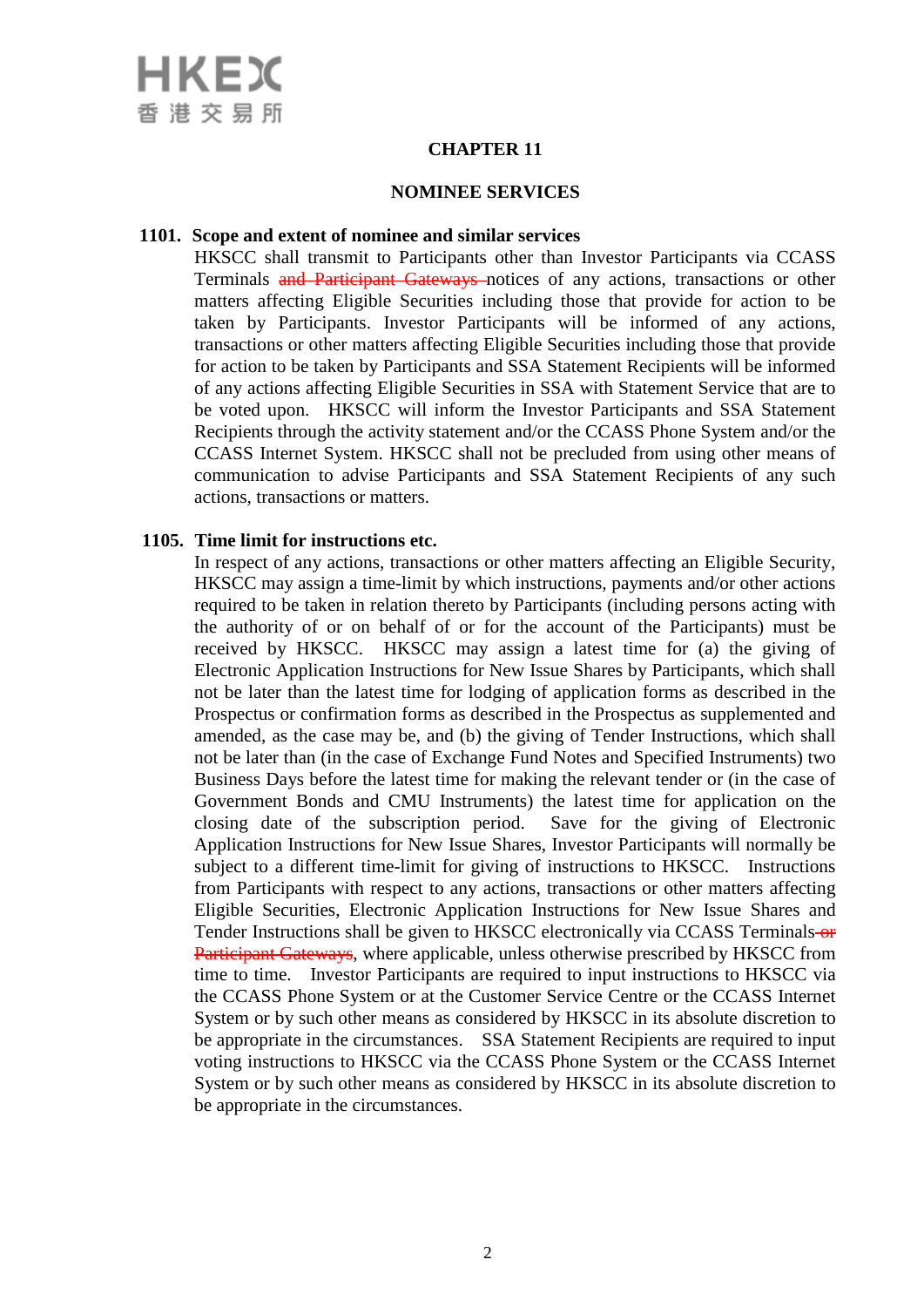

# **CHAPTER 12A**

## **FOREIGN EXCHANGE SERVICES**

#### **12A04. TSF Stocks**

HKSCC may establish and maintain a list of TSF Stocks designated as eligible to be traded on the Exchange with the support of the TSF. The list of TSF Stocks may be amended by HKSCC from time to time in its absolute discretion. HKSCC may publish the list of TSF Stocks on the **HKEXHKEX** website or by such other means as it considers appropriate.

Unless HKSCC otherwise determines, the TSF shall only be available for supporting the trading of Eligible Securities in the form of shares (which may be denominated in any currency) which are accepted for trading on the Exchange in RMB and which are included in the list of TSF Stocks.

### **12A10. RMB FX Rates**

On any Trading day when the FX Services are available and when the TSF has not been temporarily suspended or ceased to operate, the following rates will be published on the **HKEXHKEX** website or by such other means as HKSCC considers appropriate:

### **12A18. Temporary suspension of TSF**

If HKSCC decides to suspend all or part of the FX Services, it shall publish an announcement, on the **HKExHKEX** website and/or by such other means as HKSCC considers appropriate, stating which part of the FX Services will be suspended, whether any TSF Exchange Trade, TSF FX Transaction or Stock Release FX Transaction will be affected, the effective date and time of suspension and any other information as HKSCC shall consider appropriate.

### **12A19. Cessation of operation of TSF**

HKSCC may, in its sole and absolute discretion, decide to cease the operation of the TSF permanently, with immediate effect or otherwise by publishing an announcement on the **HKExHKEX** website or by such other means as HKSCC considers appropriate.

### **CHAPTER 15**

## **LISTS TO BE MAINTAINED**

#### **1501. List of Eligible Securities and List of TSF Stocks**

HKSCC shall publish the list of Eligible Securities and the list of TSF Stocks on the HKExHKEX website or by such other means as it considers appropriate.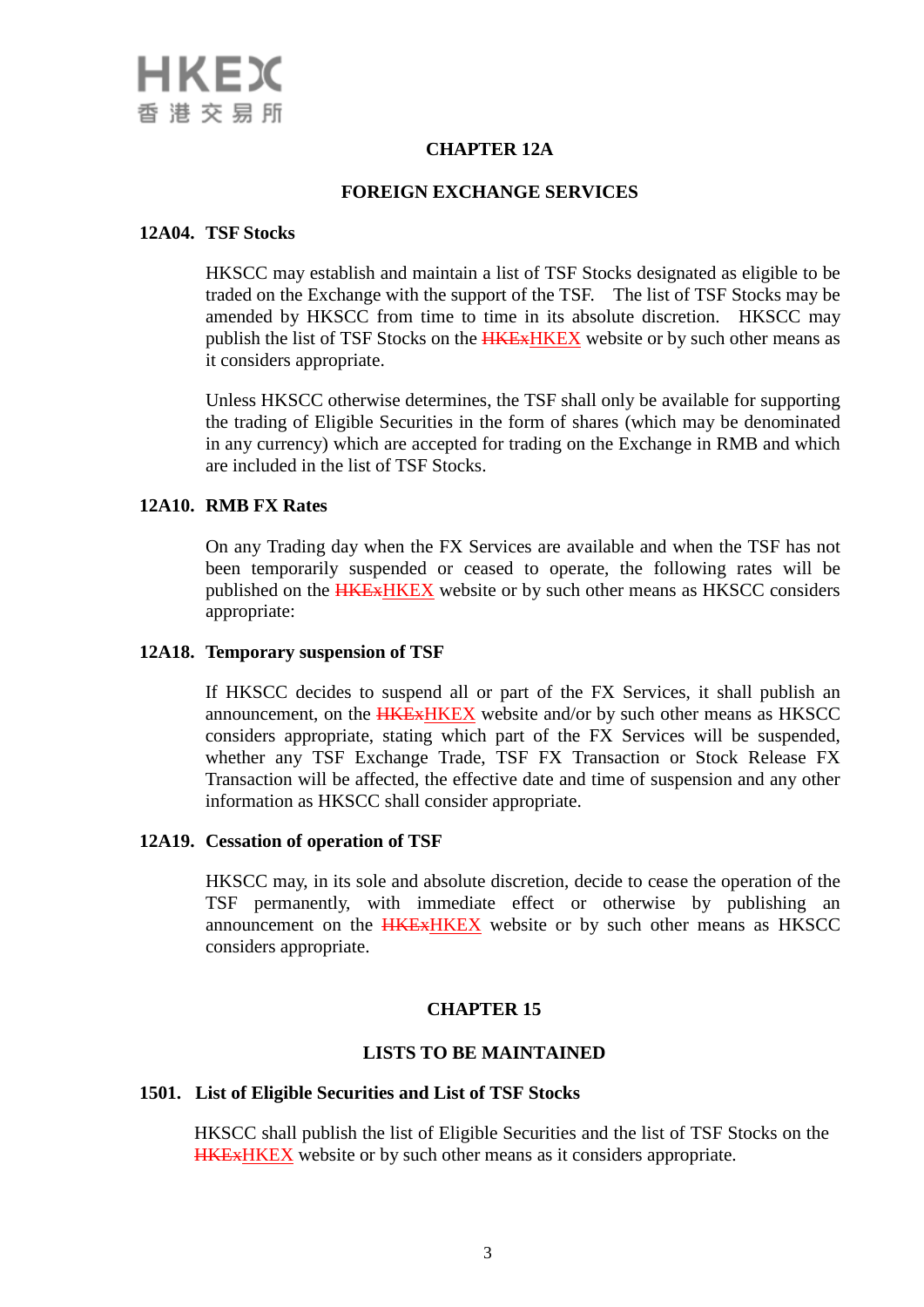

### **1502. Other lists**

HKSCC shall maintain and keep up to date at regular intervals a list of Participants in each category (other than Investor Participants), Designated Banks, China Connect Clearing Houses and Appointed Depositaries in existence at the time. HKSCC shall publish such lists on the **HKEX HKEX** website or by such other means as it considers appropriate.

### **1503. Rules available for inspection**

HKSCC shall maintain and keep up-to-date a copy of the Rules. HKSCC shall publish a copy of the Rules on the **HKEXHKEX** website or by such other means as it considers appropriate.

# **CHAPTER 17**

# **CONTINUING OBLIGATIONS OF PARTICIPANTS**

### **1703. Other responsibilities**

Each Participant undertakes that:-

(vi) it (which does not include an Investor Participant) will provide HKSCC with any information requested by an exchange, clearing house, regulatory authority or an organization (whether within or outside Hong Kong) with which **HKEXHKEX**, HKSCC or the Exchange has entered into an information sharing arrangement or agreement; and

# **CHAPTER 20**

# **DISCIPLINARY ACTIONS**

### **2001. Circumstances subject to disciplinary actions**

(xi) failure to provide information requested by an exchange, clearing house, regulatory authority or an organization (whether within or outside Hong Kong) with which **HKEXHKEX**, HKSCC or the Exchange has entered into an information sharing arrangement or agreement (this act of misconduct does not apply to an Investor Participant) or pursuant to Rule 1703(iii) or (vii);

# **CHAPTER 25**

### **GUARANTEE FUND**

### **2502. Contributions by Clearing Participants**

The arrangement of allowing a Dynamic Contribution Credit to each Clearing Participant is put in place by HKSCC with the financial support of **HKE**xHKEX. Neither **HKEXHKEX** nor HKSCC shall be required to make any actual payment to a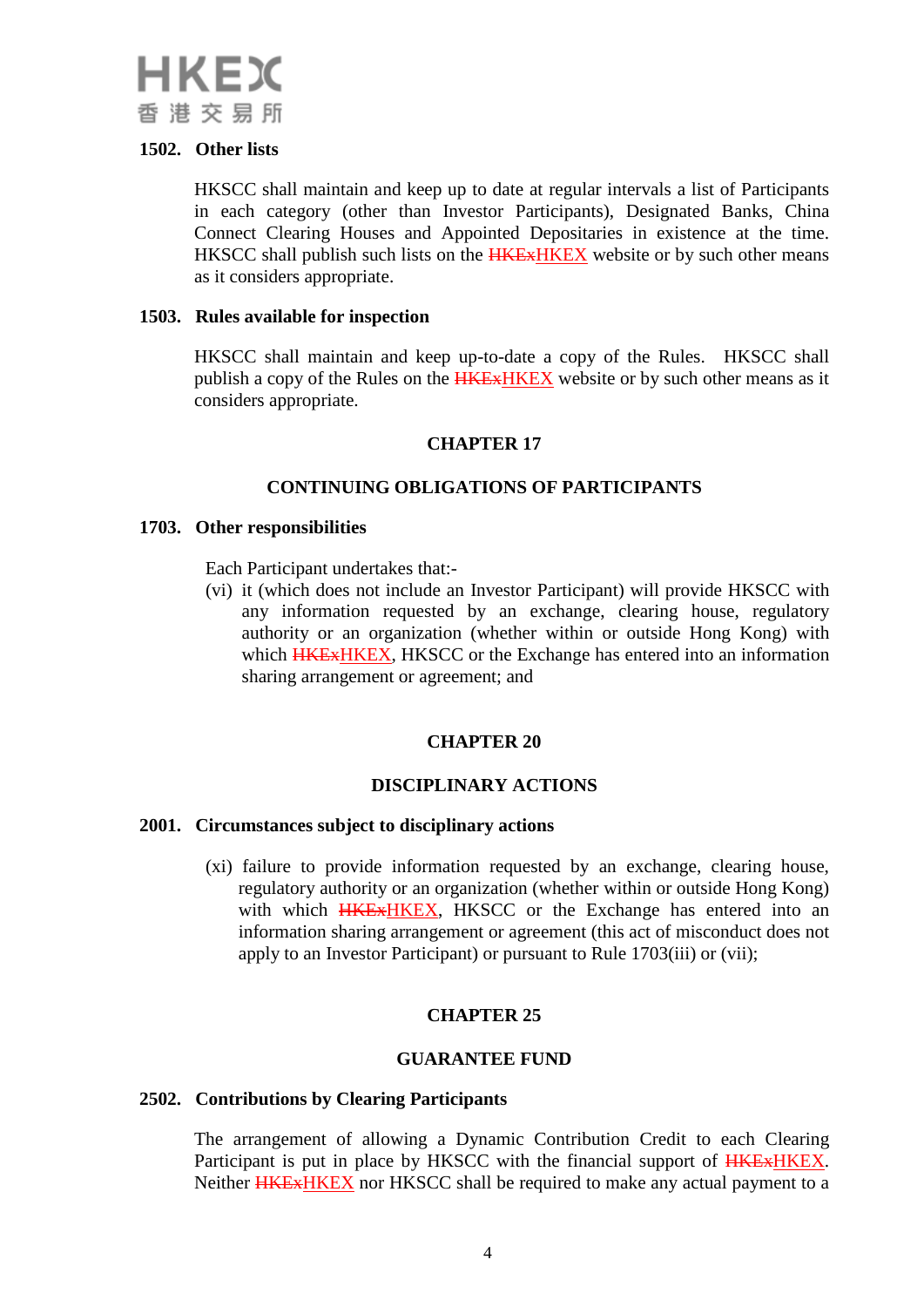

Clearing Participant at any time in respect of the whole or any part of the Dynamic Contribution Credit that has been utilized and/or applied as above mentioned.

## **2507A. Application of Dynamic Contribution Credit and Margin Credit, etc.**

(ii) In the event that there are obligations and liabilities of HKSCC remaining after payment under Rule 2507(i) (if applicable), HKSCC will first apply the amount of Dynamic Contribution Credit and the amount of Margin Credit utilized by the Relevant Clearing Participant in default (if applicable) immediately before the occurrence of the Relevant Event to satisfy the remaining obligations and liabilities, prior to making any further payments out of the Guarantee Fund in accordance with the order set out in Rules 2507(ii) – (v).

The Margin Credit arrangement, as referred to in Section 10.10A.2 of the Operational Procedures, is put in place by HKSCC with the financial support of HKExHKEX. Neither HKExHKEX nor HKSCC shall be required to make any actual payment to a Clearing Participant in respect of the whole or any part of the Margin Credit that has been utilized as provided in the Operational Procedures and/or applied as mentioned above.

(v) Where the whole or any part of the amount(s) of Dynamic Contribution Credit utilized and/or Margin Credit utilized is applied to satisfy the remaining obligations and liabilities pursuant to this Rule 2507A, the Relevant Clearing Participant in default (if applicable) shall be liable to repay to HKSCC the relevant amounts and HKSCC shall be entitled to recover the amounts from such Relevant Clearing Participant in default (if applicable), without prejudice to any other rights which HKSCC may have. To the extent that the amount recovered by HKSCC from such Relevant Clearing Participant in default (if applicable) represents the financial support provided by HKExHKEX, HKSCC will pay the amount received by it to **HKEXHKEX**.

### **2510. Recovery of sums**

The amounts recovered (less any costs and expenses of recovery) may, but need not necessarily, be credited to the Guarantee Fund and repaid to HKSCC. If the amounts recovered are so credited and applied, it will be in the reverse order of priority as that for payments out of the Guarantee Fund and application of Dynamic Contribution Credit utilized and Margin Credit utilized to satisfy obligations and liabilities pursuant to Rules 2507 and 2507A, and where any such payment or application is made on pro-rata basis, the credit and repayment would be made on the same pro-rata basis.To the extent any amount credited to the Guarantee Fund represents Basic Contribution or Dynamic Contribution made by a Relevant Clearing Participant (other than the Relevant Clearing Participant in default) whose participation in CCASS has been effectively terminated, HKSCC may return such amount to the Relevant Clearing Participant or deal with it in such other manner as HKSCC considers appropriate, without prejudice to any other rights of HKSCC. To the extent that the amount repaid to HKSCC represents the financial support provided by **HKEXHKEX**, HKSCC will pay the relevant amount received by it to HKExHKEX.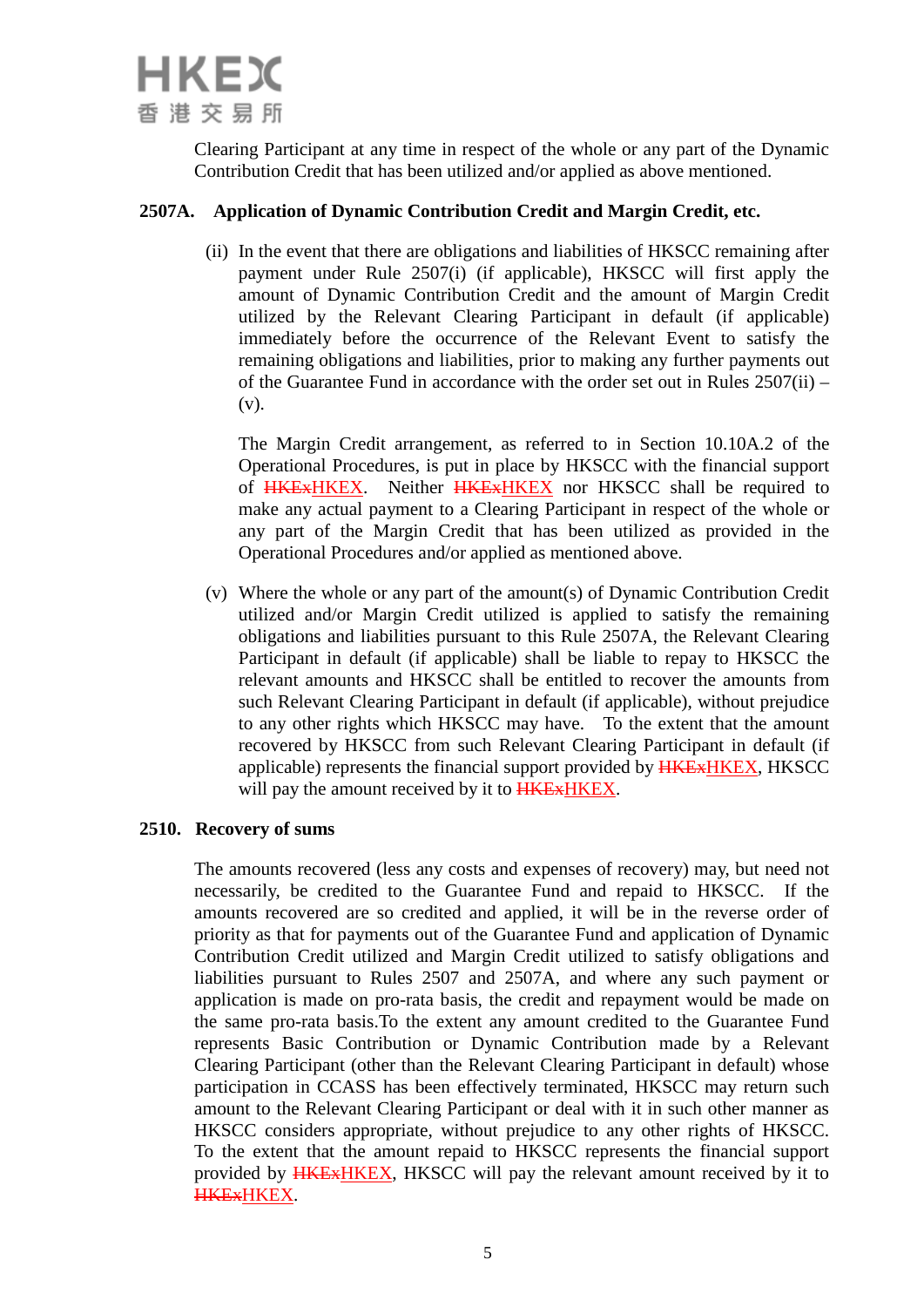## **CHAPTER 28**

### **DISCLOSURE**

- **2804.** HKSCC may provide information in relation to a Participant other than an Investor Participant to any exchange, clearing house, governmental, regulatory or competent authority or any organization (whether within or outside Hong Kong) with which HKExHKEX, HKSCC or the Exchange has entered into an information sharing arrangement or agreement or pursuant to the Tax Information Exchange Framework.
- **2805.** HKSCC may make available to the public, via the **HKEXHKEX** website or such other means or person as it considers appropriate, details of Participants' holdings of Eligible Securities in CCASS or any Appointed Depositary (other than those of Investor Participants unless their consent is obtained). Details of Participants' holdings of Eligible Securities in CCASS or any Appointed Depositary that were or could have been disclosed or made available to the public as aforesaid will remain viewable and accessible by the public after the termination of their participation in CCASS for whatever reason.
- **2806.** Without prejudice to the other provisions and any other rights HKSCC may have, HKSCC may direct a Participant to provide it with any information required or requested by a governmental, regulatory or other competent authority, a regulated exchange or clearing house whether within or outside Hong Kong with which HKExHKEX, HKSCC or the Exchange has entered into an information sharing arrangement or agreement or pursuant to the Tax Information Exchange Framework.

# **CHAPTER 29**

### **AMENDMENTS**

#### **2902. Notification of amendments**

HKSCC shall notify Participants in the event of any amendment, extension or deletion to be made to the Rules or to the Operational Procedures and the effective date thereof. A copy of such amendment, extension or deletion shall be available for perusal by Participants on the **HKEX HKEX** website.

### **CHAPTER 30**

### **NOTICES**

#### **3001. Notice by HKSCC**

Unless otherwise provided in the Rules, all notices, requests, demands or other communications from HKSCC to Participants other than Investor Participants may be given orally or in writing, in person or by post, by electronic or wire transmission,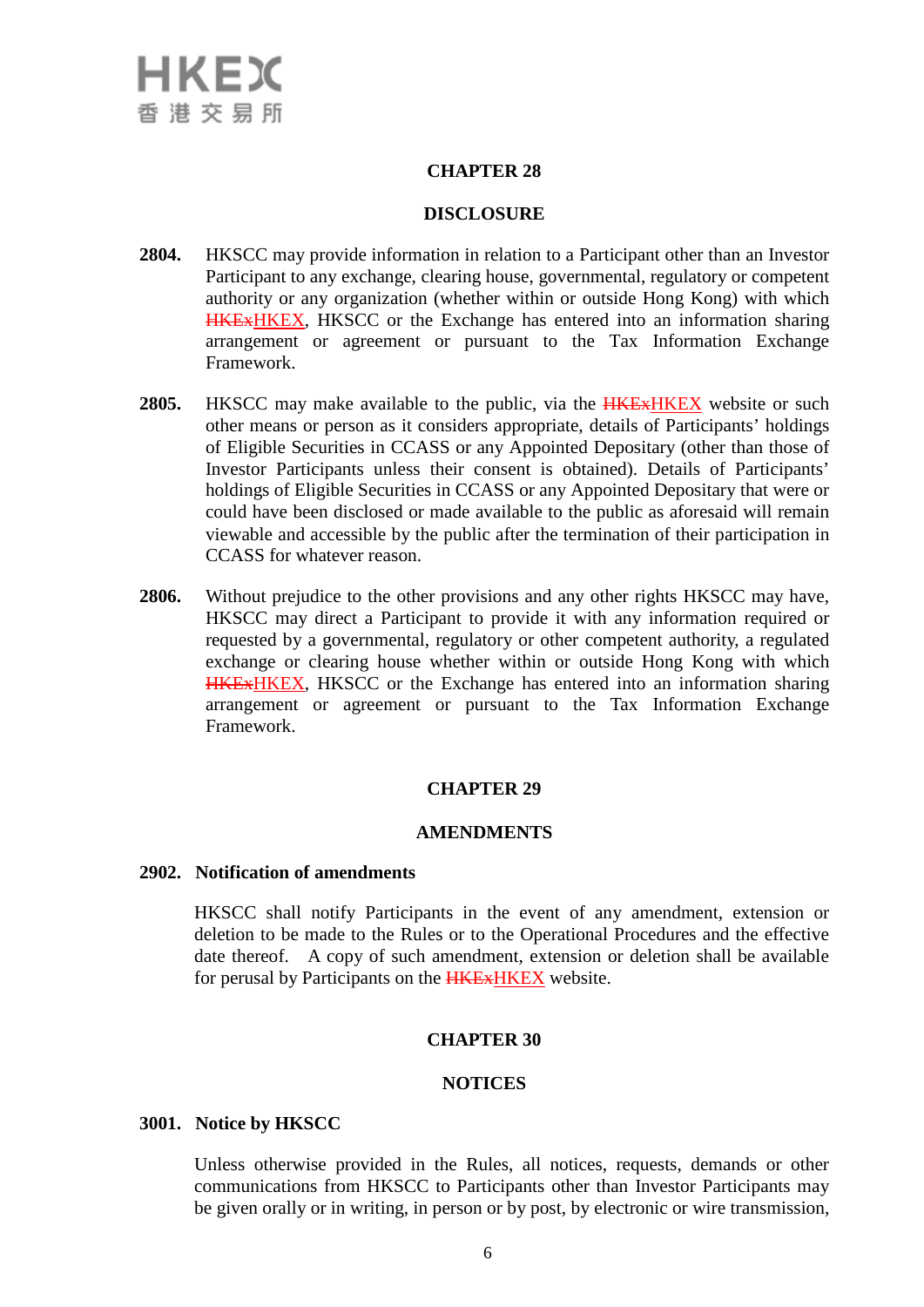

by telephone or facsimile, by posting on the **HKEXHKEX** website, or by any means of computer data transmission. Investor Participants will be notified in writing by post, by posting on the **HKEXHKEX** website or such other means as HKSCC considers appropriate and, for Investor Participants using the CCASS Internet System, through the CCASS Internet System.

In the case of communications made by HKSCC to a Participant by electronic or wire transmission, by telephone or facsimile, by posting on the **HKEXHKEX** website or any other instantaneous means, the communications shall be deemed to have been received by the Participant immediately.

# **CHAPTER 41**

## **CHINA CONNECT CLEARING SERVICES**

#### **4103. China Connect Clearing Participants and Eligibility Criteria for Registration**

HKSCC may from time to time prescribe additional eligibility criteria for Participants to be accepted for registration and to remain registered as China Connect Clearing Participants. HKSCC may prescribe different eligibility criteria for registration in respect of different China Connect Markets and different China Connect Securities under different Clearing Links. HKSCC will publish the China Connect Clearing Participant Registration Criteria and a list of China Connect Clearing Participants on the **HKEXHKEX** website or by such other means as it considers appropriate.

### **4105. China Connect Securities and China Connect Clearing Houses**

HKSCC will establish and maintain the following lists and will publish them on the HKExHKEX website or by such other means as it considers appropriate:

### **4107. Risk Management Measures applicable to China Connect Securities Trades**

### **i. Mainland Settlement Deposit and Mainland Security Deposit**

Each China Connect Clearing Participant shall on demand provide to HKSCC such amount of Mainland Settlement Deposit and Mainland Security Deposit for each China Connect Market as may from time to time be determined by HKSCC to be payable by the China Connect Clearing Participant in respect of its or its NCPs' China Connect Securities Trades on that China Connect Market.

HKSCC shall be entitled from time to time and at any time to compute Mainland Settlement Deposit and Mainland Security Deposit using the formulae set forth in the Operational Procedures or such other methods and assumptions as HKSCC may consider appropriate. Unless HKSCC otherwise specifies, in respect of each China Connect Market, (i) Mainland Settlement Deposit will be computed by reference to the buy turnover in China Connect Securities and any overdue short CNS stock positions in China Connect Securities of a China Connect Clearing Participant and its NCPs on that China Connect Market and the sell turnover in China Connect Securities that are executed on that China Connect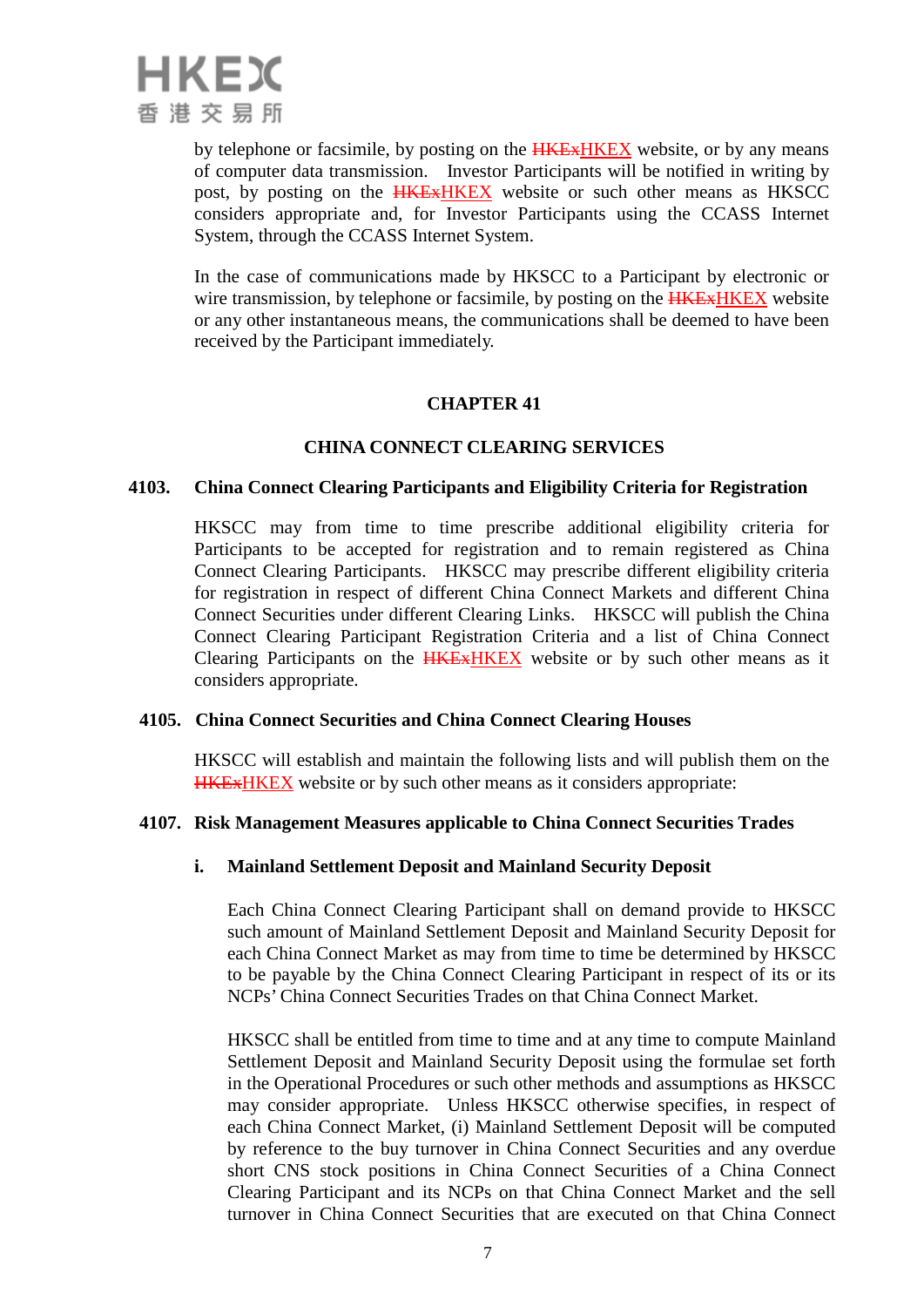

Market by the China Connect Clearing Participant and its NCPs for Special Segregated Accounts; and (ii) Mainland Security Deposit will be computed by reference to the net settlement amount in China Connect Securities Trades of the China Connect Clearing Participant and its NCPs on that China Connect Market under the CNS System.

The calculation and collection of Mainland Settlement Deposit and Mainland Security Deposit and the use of any surplus Mainland Security Deposit shall be made in accordance with the Operational Procedures.

HKSCC shall have the right to satisfy its obligations as clearing participant to the China Connect Clearing House under the relevant Clearing Link with, or otherwise use, funds provided by China Connect Clearing Participants as Mainland Settlement Deposit and Mainland Security Deposit. Without limitation to the foregoing or to application of such funds in accordance with the rules of the China Connect Clearing House, HKSCC may use such funds for money settlement in the event that the usual money settlement procedures between HKSCC and the China Connect Clearing House under the relevant Clearing Link are temporarily delayed or prevented as a result of any typhoon, black rainstorm warning, human error or delay, third party or technical incidents or force majeure events, provided that HKSCC will endeavour to replenish the funds used in such money settlement as soon as practicable. For the avoidance of doubt, in such situations HKSCC shall still be liable to pay to a China Connect Clearing Participant an amount equal to the Mainland Settlement Deposit and Mainland Security Deposit provided by it (less any amount if any used to satisfy obligations and liabilities of such China Connect Clearing Participant) in accordance with Rule 4107(v).

### **4108. Fees and charges of China Connect Clearing Houses**

Participants shall pay all fees, charges, levies and taxes that are required by the relevant China Connect Clearing House or applicable laws to be payable in respect of the China Connect Securities that are maintained in HKSCC's account with the China Connect Clearing House, including all fees, charges, levies and taxes relating to the clearing, settlement, custodian and other services that may be provided in respect of such China Connect Securities. HKSCC will publish information on fees, charges, levies and taxes payable and the manner of collection on the **HKEXHKEX** website or through such other means as HKSCC considers appropriate.

#### **4109. Conditions and restrictions on the use of China Connect Clearing Services**

HKSCC has absolute discretion to impose or amend conditions or restrictions for access to or the use of China Connect Clearing Services from time to time for the purpose of ensuring that the clearing and settlement of China Connect Securities and the depository, nominee and other services relating to China Connect Securities through the use of China Connect Clearing Services will not contravene applicable laws or for any other reasons which HKSCC considers appropriate. Different conditions or restrictions may be prescribed in respect of different China Connect Securities and China Connect Markets. HKSCC will publish the conditions or